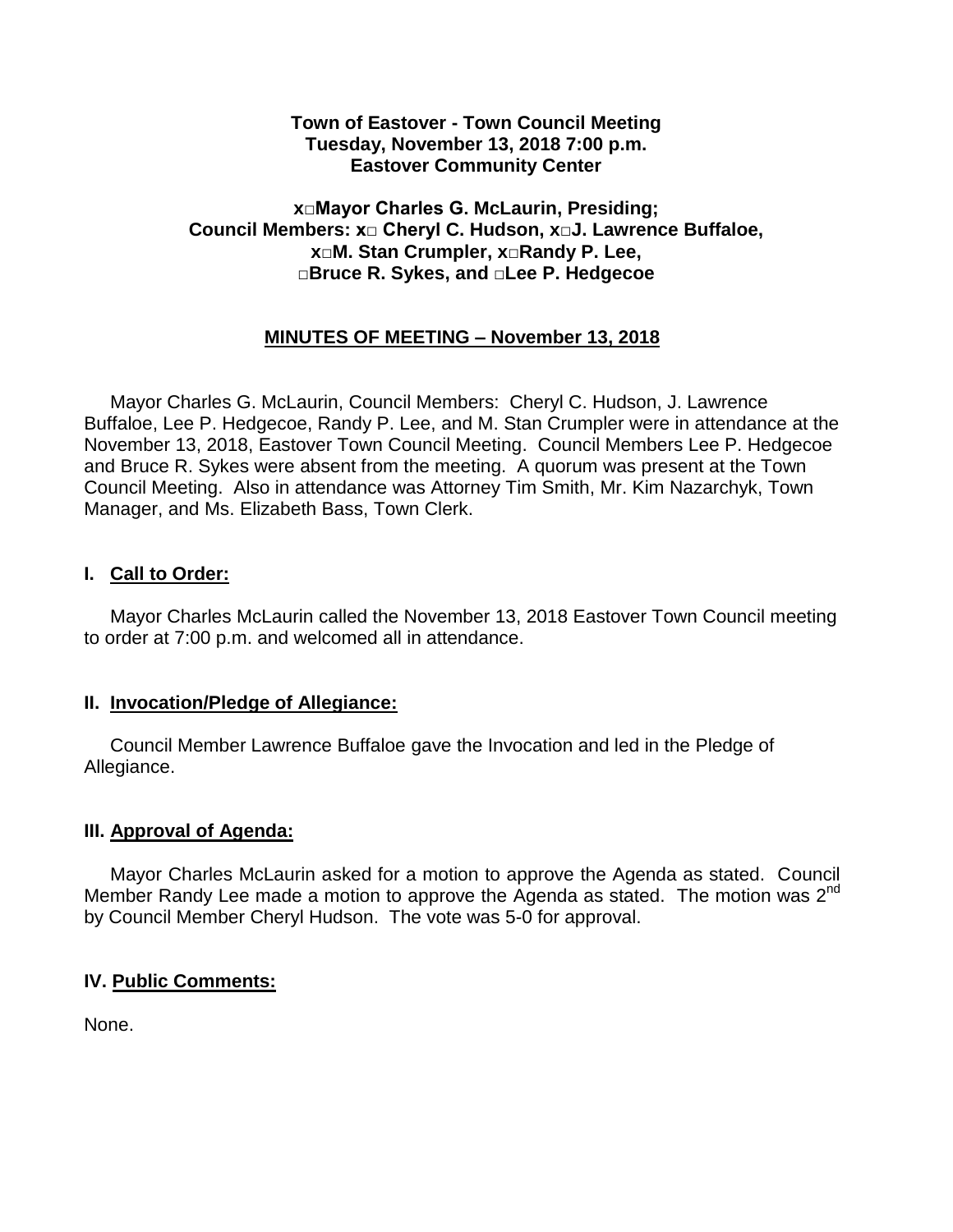### **V. Consent Agenda:**

- **1. Consider approval of the Minutes for the October 9, 2018 Town Council Meeting.**
- **2. Consider approval of the Minutes for the October 17, 2018 Emergency Meeting.**
- **3. Consider approval of the September, 2018 Financial Reports.**

 Mayor McLaurin asked the Council if they had any questions concerning the Consent Agenda. There were none. Mayor McLaurin asked for a motion to approve/disapprove the Consent Agenda as stated.

 Council Member Lawrence Buffaloe made a motion to approve the Consent Agenda as stated. The motion was  $2^{nd}$  by Council Member Stan Crumpler. The vote was 5-0 for approval.

## **VI. Discussion Agenda:**

### **Agenda Item #1:**

### **Discussion of Storm Water Ordinance draft.**

The Council asked Municipal Engineering Services Co. (MESCO) to prepare a Storm Water Ordinance for the Town of Eastover.

### **Agenda Item #2:**

### **Discussion of other planning items**.

- 1. Only one bid has been received on the construction for School Street. Two more requests were sent out, but have not been received. The decision will be voted on at the January 9<sup>th</sup> meeting. The Department of Transportation (DOT) has approved the encroachment request.
- 2. The concrete in front of the community building needs to be replaced. The Council decided to use regular concrete. This will help with slipping when the concrete is wet.